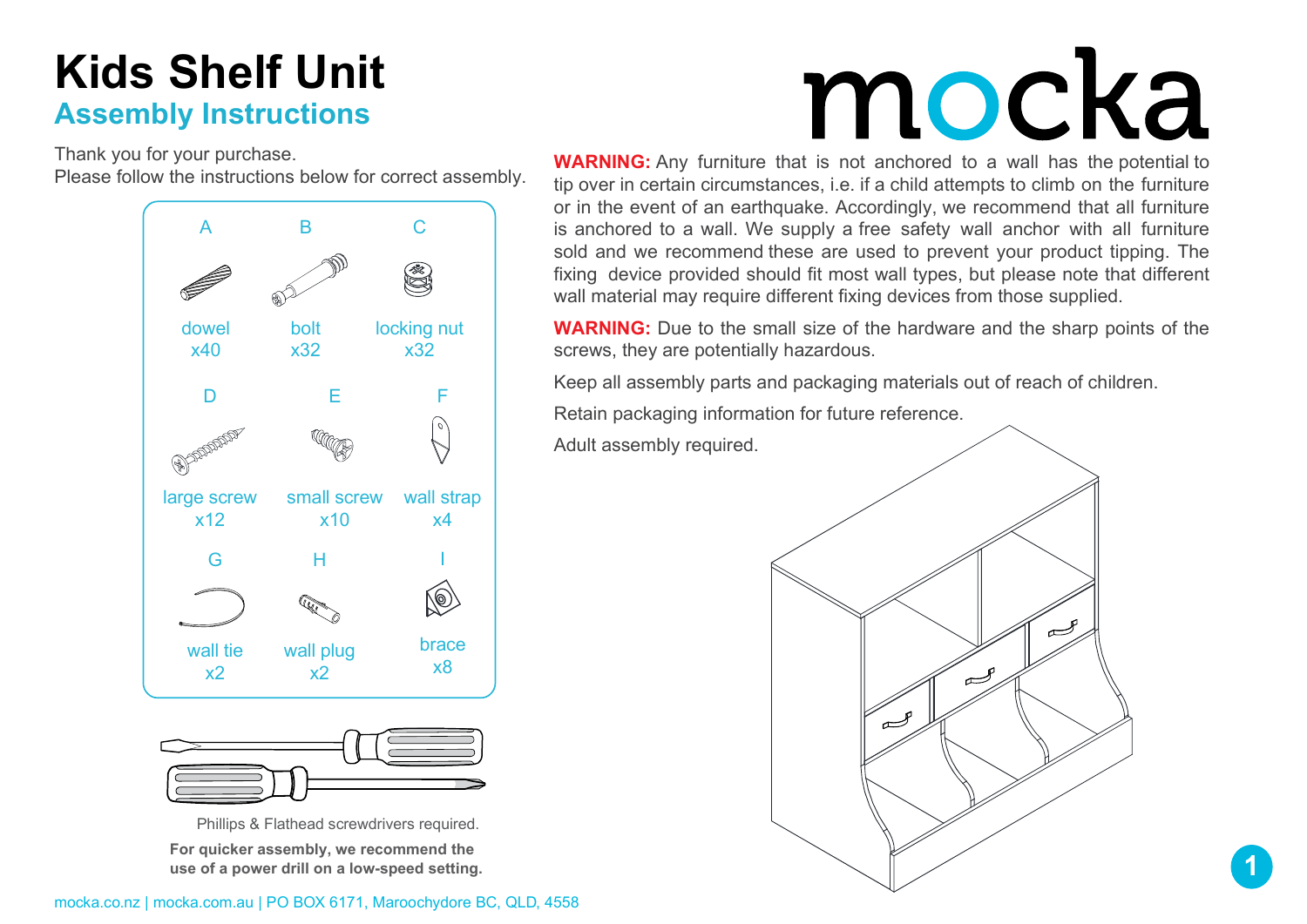### mocka





Insert 6 x dowels (A) into panels [5] and [6] as shown. Attach panels [6] and [4] to panel [5] and secure with 2 x large screws (D), 4 x bolts (B) and 4 x locking nuts (C). Tighten with a screwdriver.

Insert 4 x dowels (A) into panels [6] as shown. Attach panel [7] to panels [6] and secure with 4 x large screws (D). Tighten with a screwdriver.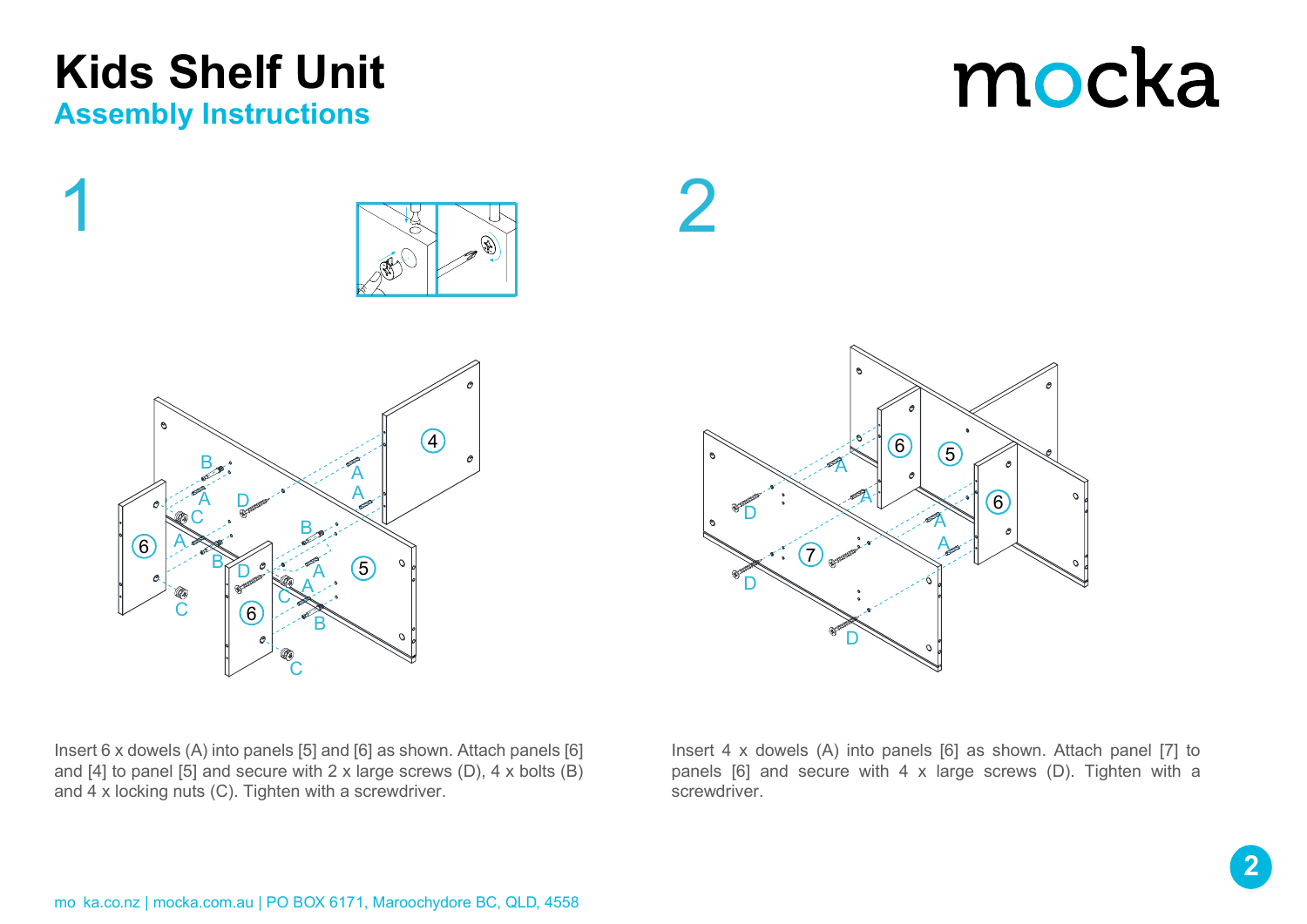Insert 4 x dowles into panels [8] as shown. Attach panel [9] to panel [8] and secure with 4 x large screws (D). Tighten with a screwdriver.

A

 $\mathsf{C}$ 

B,

A

 $\mathcal{T}$ 

O

 $\mathcal{D}$ 

 $\Omega$ 

 $\Omega$ 

 $\mathsf{B}$ 

 $\infty$ 

Insert 4 x dowels (A) into panel [7] as shown. Attach panels [8] to panel [7] and secure with  $4 \times$  bolts (B) and  $4 \times$  locking nuts (C). Tighten with a screwdriver.



A

 $\tilde{\mathsf{C}}$ 

8

B

@a

 $\mathcal{O}$ 

8



Assembly Instructions

3



4

## mocka

D

 $\Box$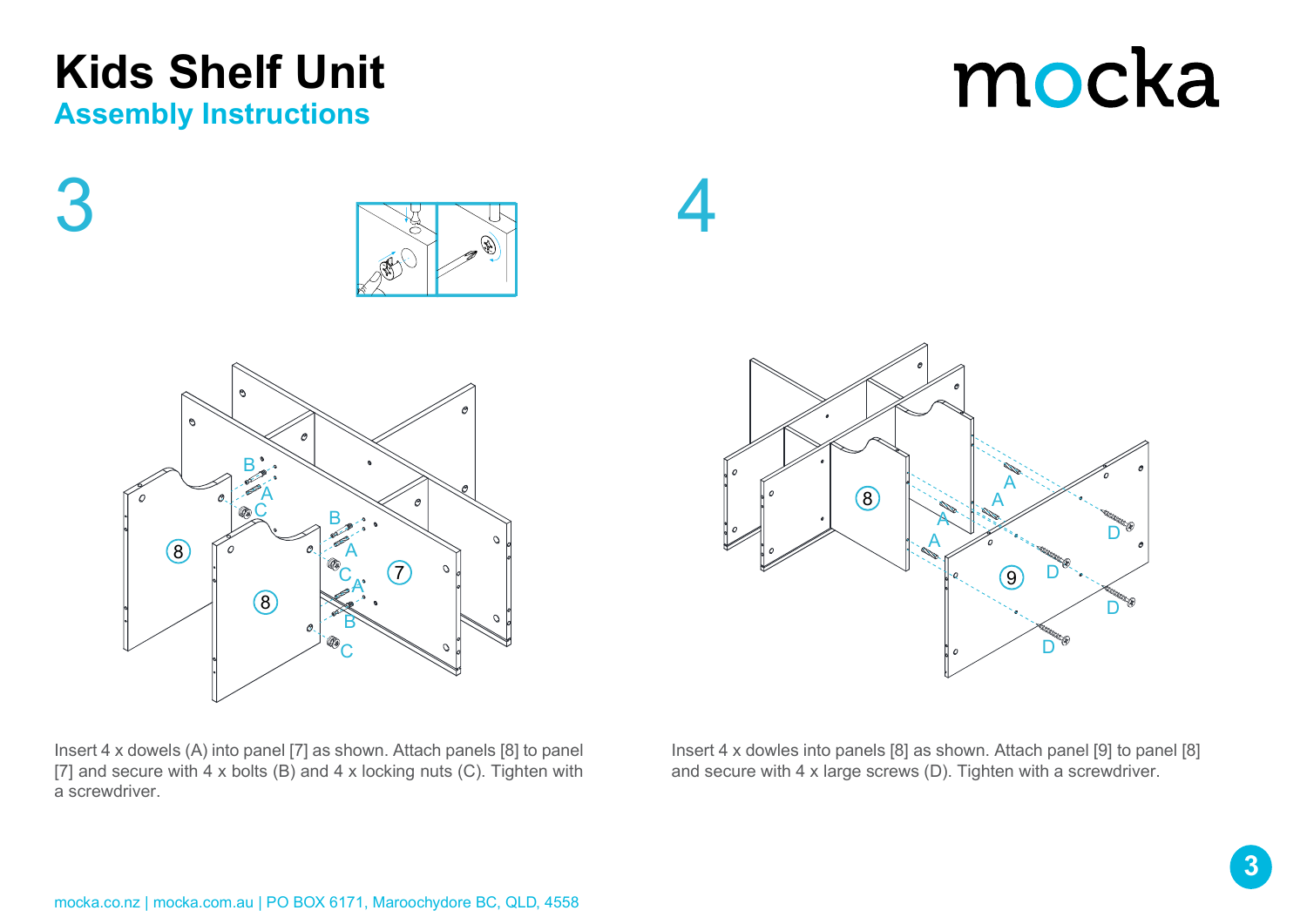### Assembly Instructions Kids Shelf Unit

assembled frame and secure with 4 x locking nuts (C). Tighten with a screwdriver.

Attach 12 x bolts (B) to panels [2] and [3]. Tighten with a screwdriver. Insert 4 x dowels (A) into panel [3] as shown. Attach panel [3] to





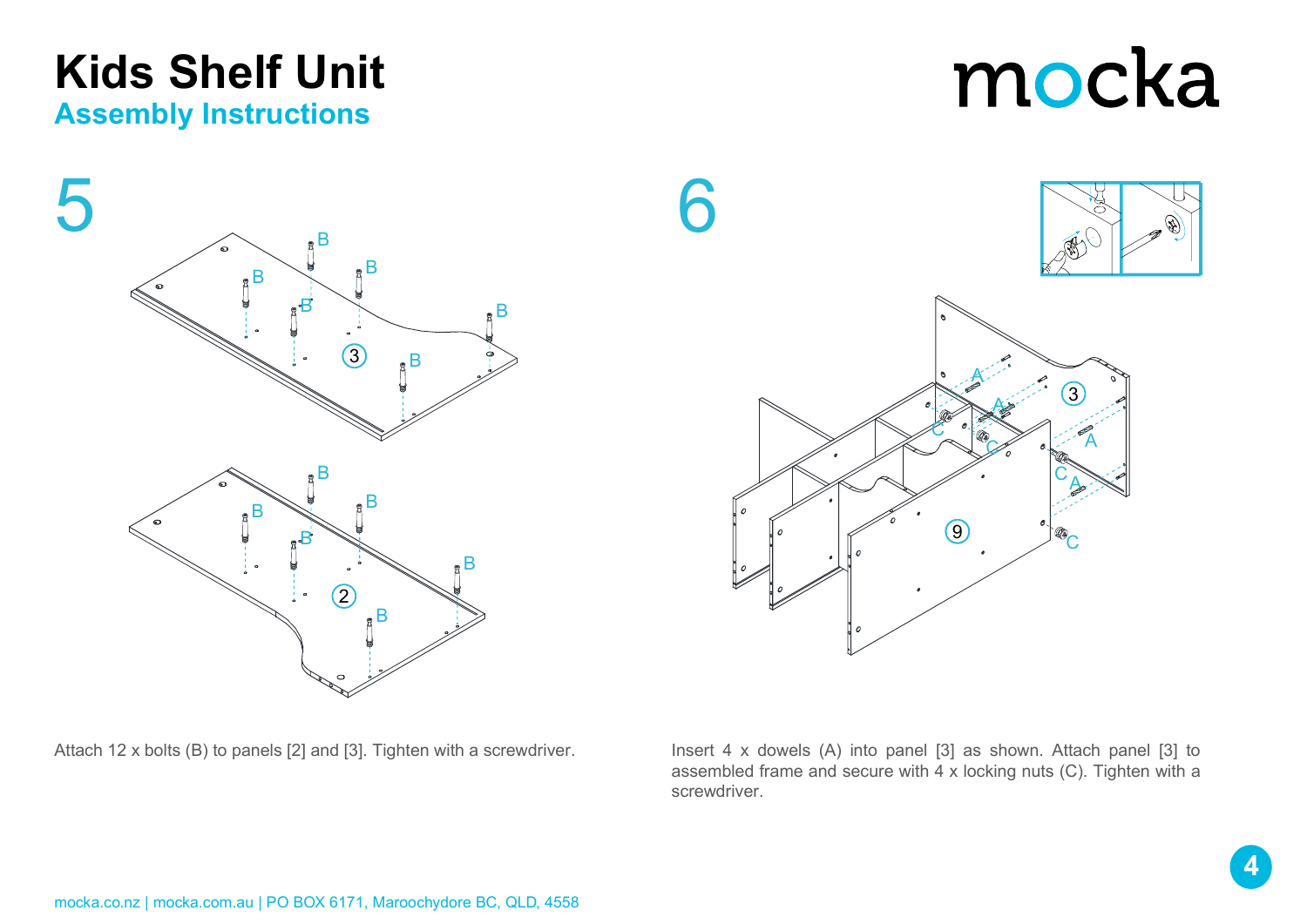



Slide panels [12] and [13] into position as shown. Insert 5 x dowels (A) into and attach panel [2] to assembled frame as shown, secure with 6 x locking nuts (C). Tighten with a screwdriver.



8

Attach 6 x bolts (B) to panel [10]. Tighten with a screwdriver.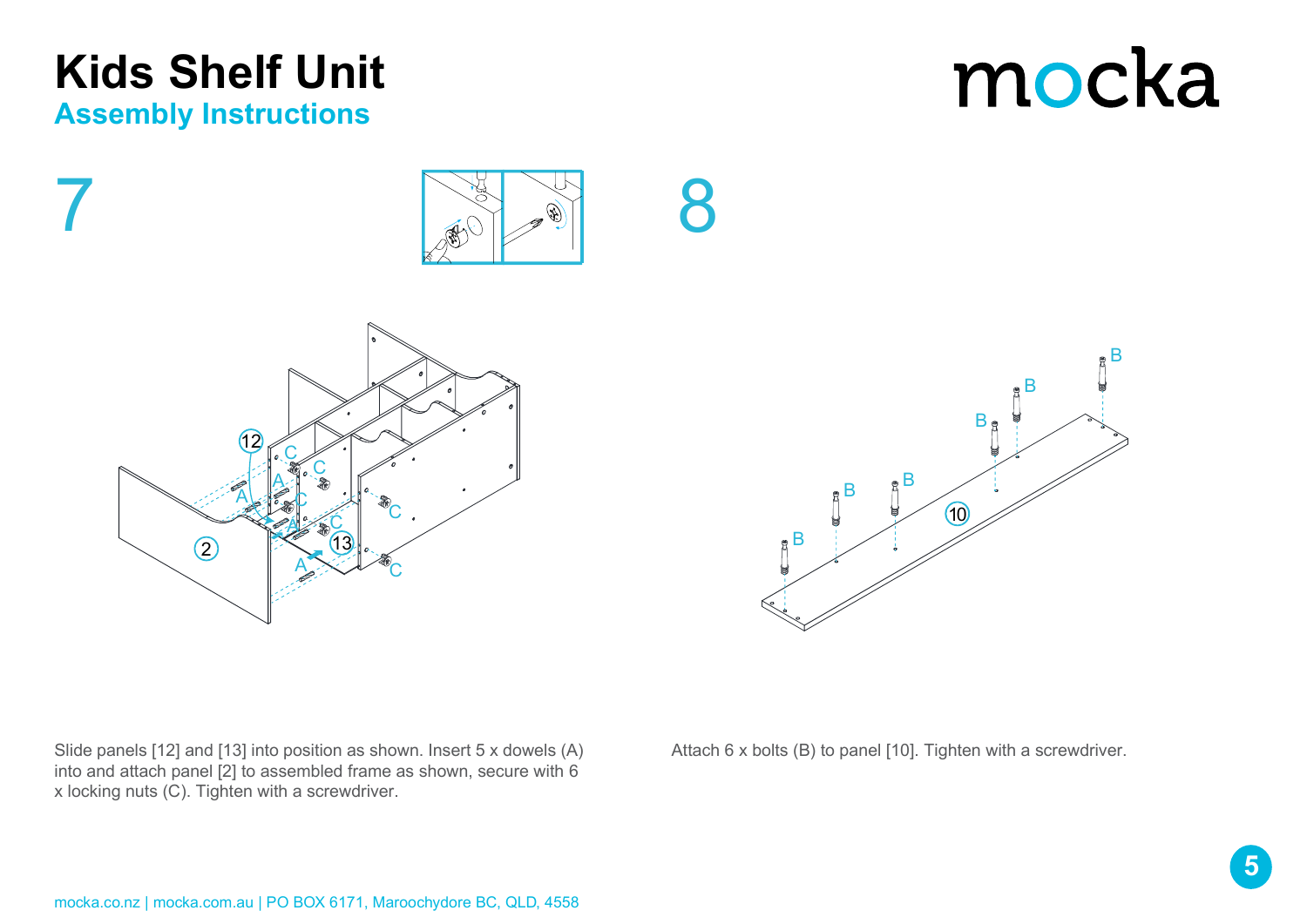### Kids Shelf Unit

#### Assembly Instructions

9

Slide panel [2] into position as shown. Insert 4 x dowels (A) into panel [10]. Attach panel [10] to assembled frame and secure with 6 x locking nuts (C). Tighten with a screwdriver.

Attach 6 x bolts (B) to panel [1]. Tighten with a screwdriver.



10



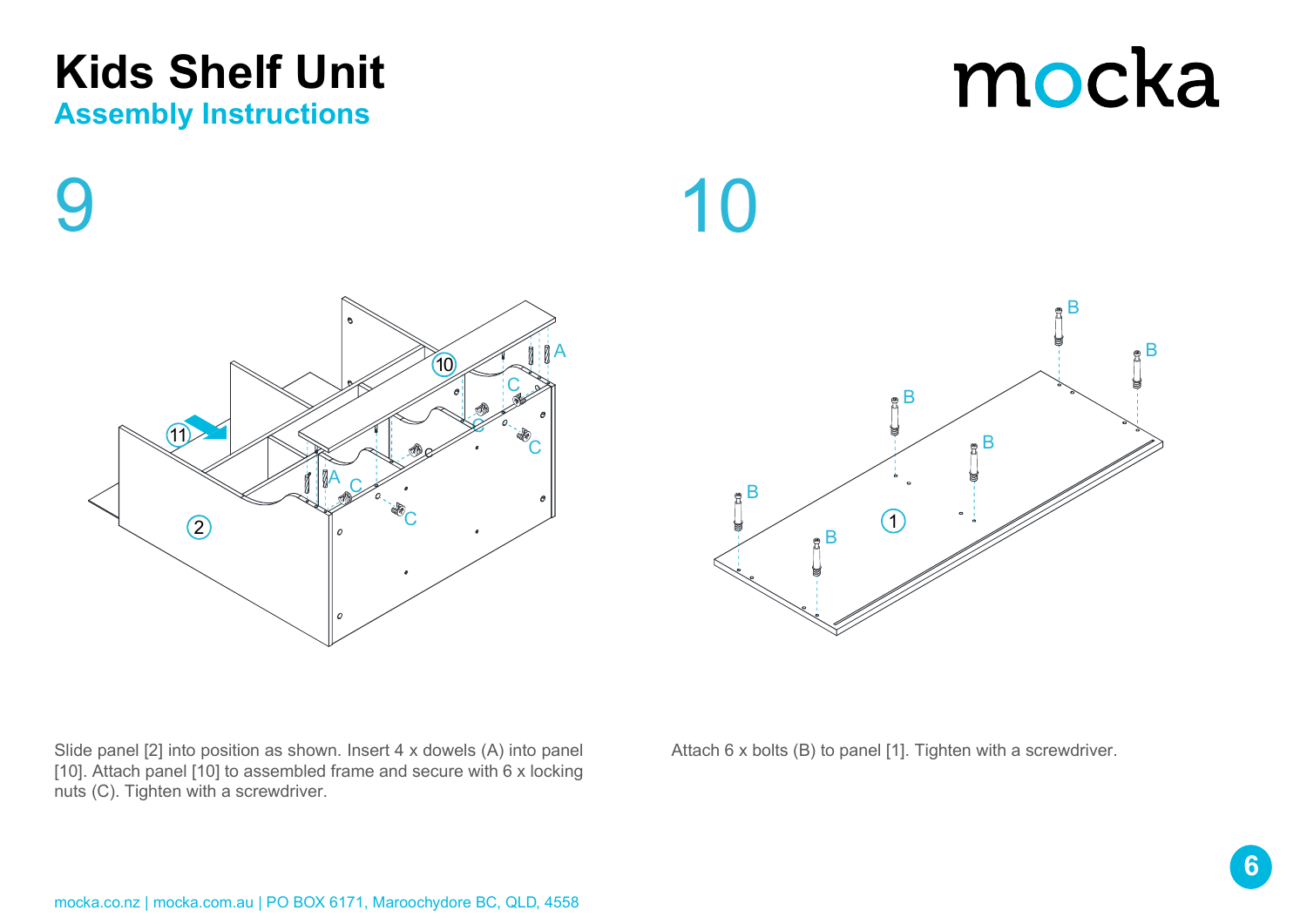### Assembly Instructions Kids Shelf Unit



Insert 6 x dowels (A) as shown. Attach panel [1] to assembled frame and secure with 6 x locking nuts (C). Tighten with a screwdriver.

Unfold drawers and insert base as shown. Slide panels [14] and [15] into position as shown.

14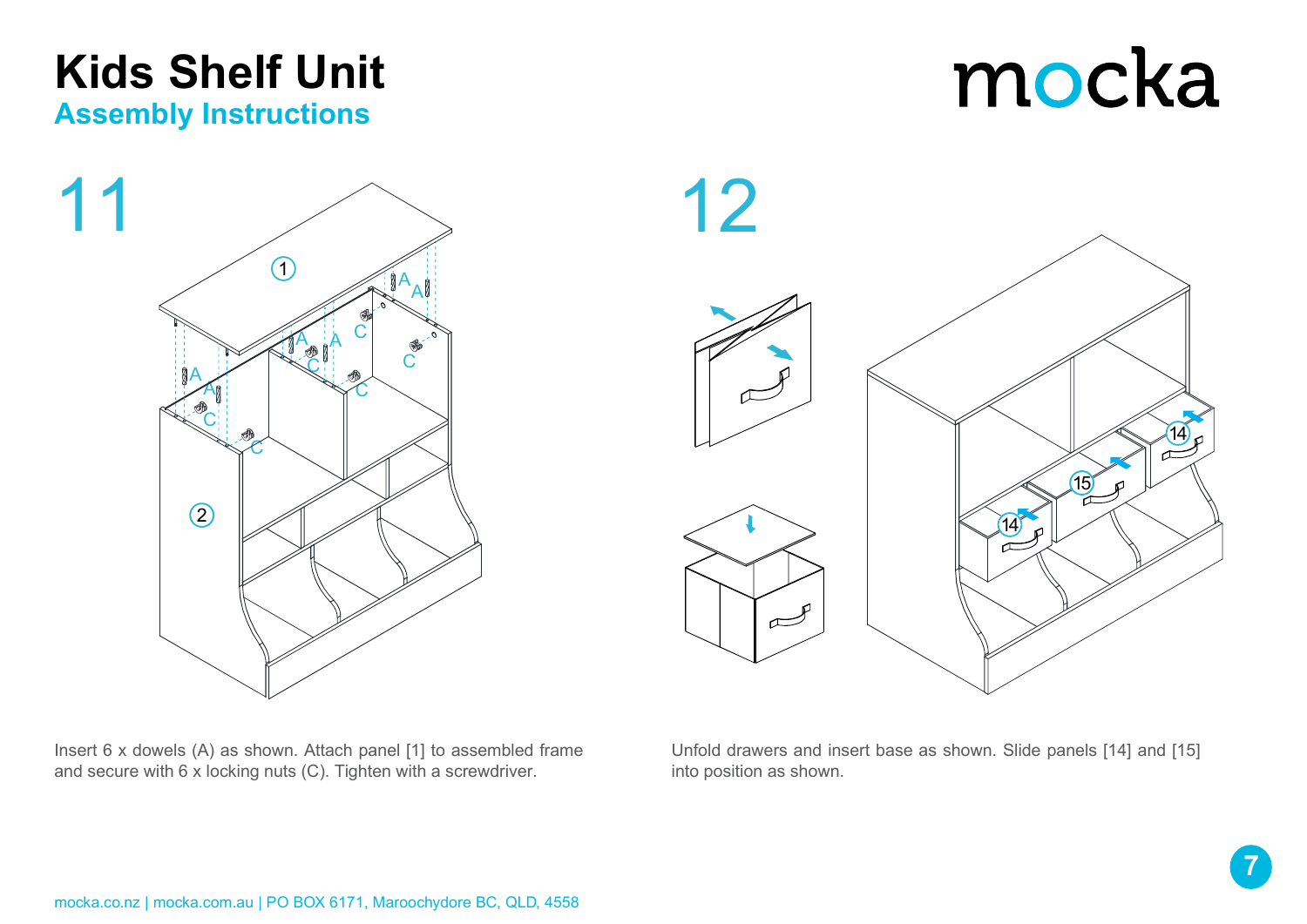

14



Attach 8 x braces (I) and 2 x wall straps (F) to assembled frame and secure with 10 x small screws (E). Tighten with a screwdriver.

Once assembled lift furniture into place, do not drag. Use a drill to create 2 x small holes in the wall lining up with the 2 x wall straps (F). Fasten to the wall using 2 x wall plugs (H) and 2 x screws (F). Tighten with a screwdriver